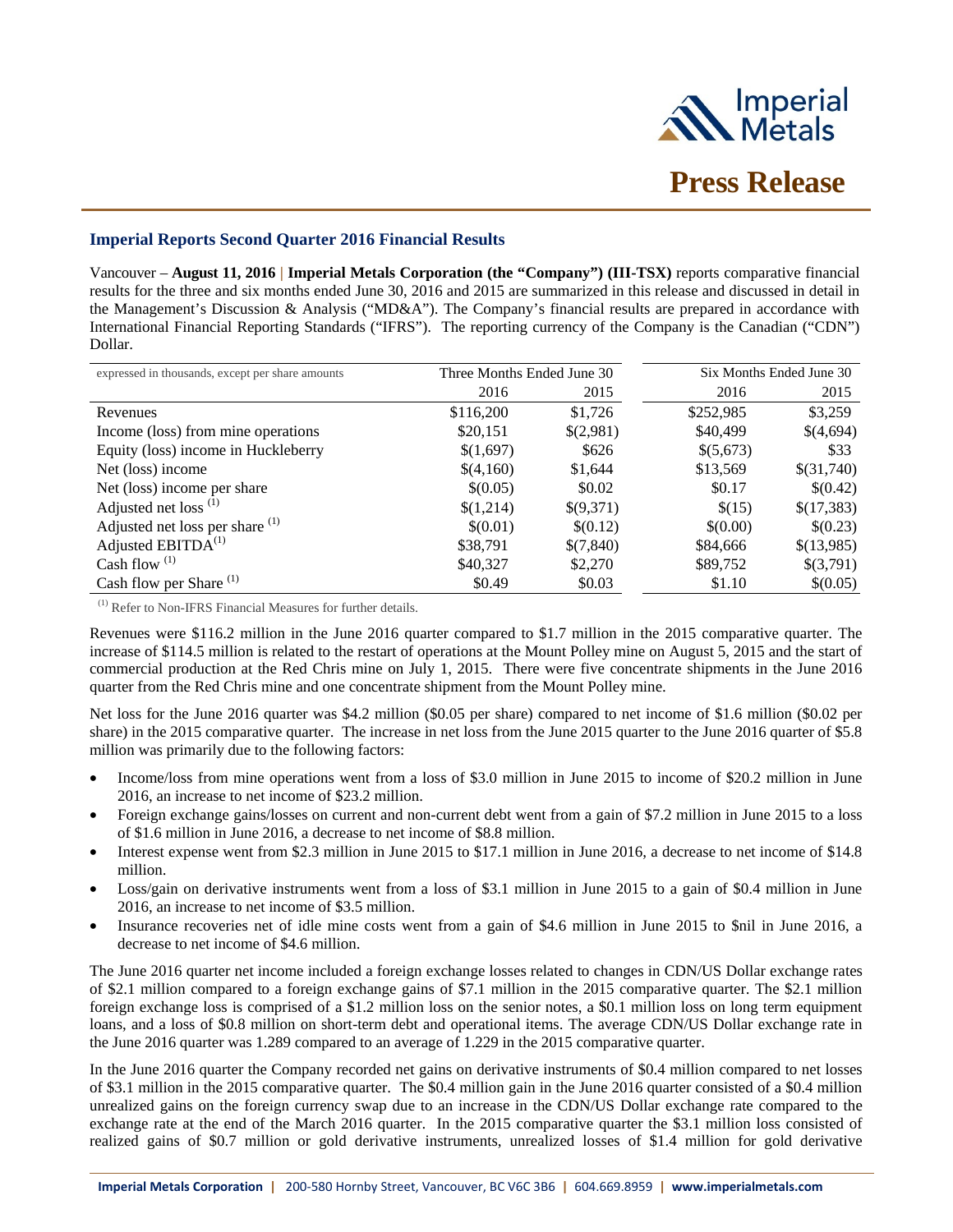instruments and unrealized losses of \$2.4 million on the foreign currency swap. During the June 2016 quarter the Company did not have any commodity derivative instruments.

The Company recorded a \$1.7 million equity loss as its share of Huckleberry's net loss during the June 2016 quarter compared to a \$0.6 million equity gain in the 2015 comparative quarter. Huckleberry had one shipment in the June 2016 quarter compared to three shipments in the 2015 comparative quarter.

Capital expenditures were \$24.2 million in the June 2016 quarter, down from \$48.9 million in the 2015 comparative quarter. During the June 2015 quarter capital expenditures were significantly higher than the June 2016 quarter as they included \$13.0 million in capitalized interest and \$5.2 million in capitalized preproduction operating costs net of preproduction revenues related to the Red Chris mine. Capitalization of interest and preproduction costs related to Red Chris mine ceased on July 1, 2015 with the commencement of commercial production.

# **LIQUIDITY AND FINANCING**

At June 30, 2016, the Company had cash of \$4.1 million and a working capital deficiency of \$41.1 million.

During the June 2016 quarter the Company extended the maturity date of the senior credit facility to March 15, 2018 and amended certain of its terms and conditions. Concurrently, the Company extended the maturity date of the second lien secured credit facility to August 15, 2018 and amended certain of its terms and conditions.

The projected cash flow from the Red Chris and Mount Polley mines, as well as the available credit facilities and other sources of financing, are expected to be sufficient to fund the working capital deficiency and the Company's obligations as they become due. However, there are inherent risks related to mine operations which could require additional sources of financing. There can be no assurance that adequate additional financing will be available on terms acceptable to the Company or at all which could have a material adverse impact on the Company's financial condition and results of operations and its ability to continue to operate as a going concern.

# **Non-IFRS Financial Measures**

Refer to the MD&A section titled **Non-IFRS Financial Measures** for further details.

|                                                            | Three Months Ended June 30 |           |  |
|------------------------------------------------------------|----------------------------|-----------|--|
| expressed in thousands, except share and per share amounts | 2016                       | 2015      |  |
| Adjusted net loss                                          | \$(1,214)                  | \$(9,371) |  |
| Adjusted net loss per share                                | \$(0.01)                   | \$(0.12)  |  |
| Adjusted EBITDA                                            | \$38,791                   | \$(7,840) |  |
| Cash flow                                                  | \$40,327                   | \$2,270   |  |
| Cash flow per share                                        | \$0.49                     | \$0.03    |  |

The Company reports four non-IFRS financial measures: Adjusted net income, Adjusted EBITDA, Cash flow and Cash cost per pound of copper produced which are described in detail below. The Company believes these measures are useful to investors because they are included in the measures that are used by management in assessing the financial performance of the Company.

Adjusted net income, Adjusted EBITDA, and Cash flow are not generally accepted earnings measures and should not be considered as an alternative to net income (loss) and cash flows as determined in accordance with IFRS. As there is no standardized method of calculating these measures, these measures may not be directly comparable to similarly titled measures used by other companies. Reconciliations are provided in the MD&A.

# **Adjusted Net Income (Loss) and Adjusted Net Income (Loss) per Share**

Adjusted net loss in the June 2016 quarter was \$1.2 million (\$0.01 per share) compared to an adjusted net loss of \$9.4 million (\$0.12 per share) in the 2015 comparative quarter. Adjusted net income or loss shows the financial results excluding the effect of items not settling in the current period and non-recurring items.

# **Adjusted EBITDA**

Adjusted EBITDA in the June 2016 quarter was \$38.8 million compared to negative \$7.8 million in the 2015 comparative quarter. EBITDA is defined as net income (loss) before interest expense, taxes, and depletion and depreciation. Adjusted EBITDA is defined as EBITDA excluding certain recurring non-cash items, unusual items not expected to continue at the same level in the future, and any other items not reflective of our ongoing operating performance.

### **Cash Flow and Cash Flow Per Share**

Cash flow in the June 2016 quarter was \$40.3 million compared to \$2.3 million in 2015 comparative quarter. Cash flow per share was \$0.49 in the June 2016 quarter compared to \$0.03 in 2015 comparative quarter.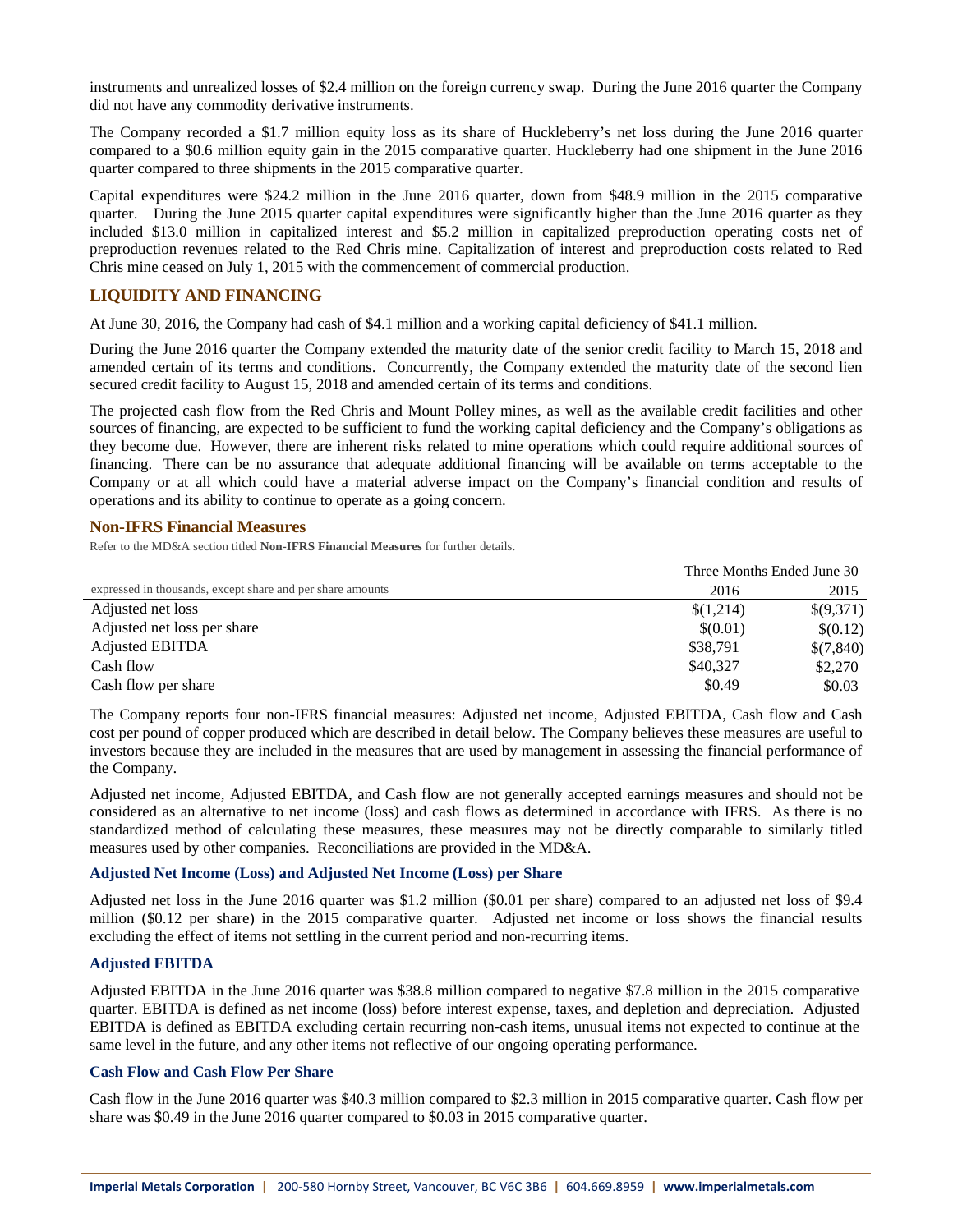Cash flow and Cash flow per share are measures used by the Company to evaluate its performance however they are not terms recognized under IFRS. Cash flow is defined as cash flow from operations before the net change in non-cash working capital balances, income and mining taxes, and interest paid and cash flow per share is the same measure divided by the weighted average number of common shares outstanding during the year. The Company believes Cash flow is useful to investors and it is one of the measures used by management to assess the financial performance of the Company.

### **Cash Cost Per Pound of Copper Produced**

The cash cost per pound of copper produced is a non-IFRS financial measure that does not have a standardized meaning under IFRS, and as a result may not be comparable to similar measures presented by other companies. Management uses this non-IFRS financial measure to monitor operating costs and profitability. The Company is primarily a copper producer and therefore calculates this non-IFRS financial measure individually for its three copper producing mines, Red Chris, Mount Polley and Huckleberry, and on a composite basis for these mines.

The cash cost per pound of copper produced is derived from the sum of cash production costs, transportation and offsite costs, treatment and refining costs, royalties, net of by-product and other revenues, divided by the number of pounds of copper produced during the period.

Variations from period to period in the cash cost per pound of copper produced are the result of many factors including: grade, metal recoveries, amount of stripping charged to operations, mine and mill operating conditions, labour and other cost inputs, transportation and warehousing costs, treatment and refining costs, the amount of by-product and other revenues, the US\$ to CDN\$ exchange rate and the amount of copper produced. Idle mine costs during the periods when the Mount Polley and Huckleberry mines were not in operation have been excluded from the cash cost per pound of copper produced.

#### *Calculation of Cash Cost Per Pound of Copper Produced*

expressed in thousands, except cash cost per pound of copper produced

|                                          | Three Months Ended June 30, 2016 |          |                      |                                |                                  |
|------------------------------------------|----------------------------------|----------|----------------------|--------------------------------|----------------------------------|
|                                          | Huckleberry                      |          | Red                  | Mount                          |                                  |
|                                          | 100%                             | 50%      | Chris                | Polley                         | Composite                        |
| Cash cost of copper produced in US\$     | \$14,315                         | \$7,157  | \$23,174             | \$14,548                       | \$44,879                         |
| Copper produced $-000$ 's lbs            | 7.713                            | 3.857    | 26.737               | 5.314                          | 35,908                           |
| Cash cost per lb copper produced in US\$ | \$1.86                           | \$1.86   | \$0.87               | \$2.74                         | \$1.25                           |
|                                          |                                  |          |                      |                                |                                  |
|                                          |                                  |          |                      |                                |                                  |
|                                          |                                  |          |                      |                                | Three Months Ended June 30, 2015 |
|                                          | Huckleberry                      |          | Red                  | Mount                          |                                  |
|                                          | 100%                             | 50%      | Chris                | Polley                         | Composite                        |
| Cash cost of copper produced in US\$     | \$25,315                         | \$12,645 | \$<br>$\blacksquare$ | \$<br>$\overline{\phantom{a}}$ | \$12,645                         |
| Copper produced $-000$ 's lbs            | 11.493                           | 5.746    | -                    |                                | 11.493                           |

# **Developments During the June 2016 Quarter**

### **General**

The London Metals Exchange cash settlement copper price per pound averaged US\$2.14 (CDN\$2.76) in the June 2016 quarter compared to US\$2.74 (CDN\$3.37) in the 2015 comparative quarter. The London Metals Exchange cash settlement gold price per troy ounce averaged US\$1,259 (CDN\$1,623) in the June 2016 quarter compared to US\$1,193 (CDN\$1,466) in the 2015 comparative quarter. The CDN Dollar weakened by 4.7% compared to the US Dollar in the June 2016 quarter compared to the 2015 comparative quarter.

# **Red Chris Mine**

Metal production for the June 2016 quarter was 26.74 million pounds copper and 18,213 ounces gold, increases of 14% and 25% respectively compared to the first quarter of 2016. The mill achieved an average throughput of 28,971 tonnes per day, and the mine moved an average of 75,002 tonnes of material per day during the second quarter of 2016. The bulk of the mill feed (approximately 77%) was mined from the Main zone, with higher grade East zone ore providing the remainder of the mill feed. The ore grade averaged 0.59% copper and 0.40g/t gold for the quarter. Metal recoveries averaged 78.34% copper and 53.77% gold, down slightly from the 79.10% and 54.72% achieved for copper and gold respectively in the first quarter of 2016. Metal recoveries were negatively impacted by near surface (higher clay content) ore delivered from a Main zone pushback which made up about 24% of the feed during the June quarter, compared to 0% in the first quarter of 2016.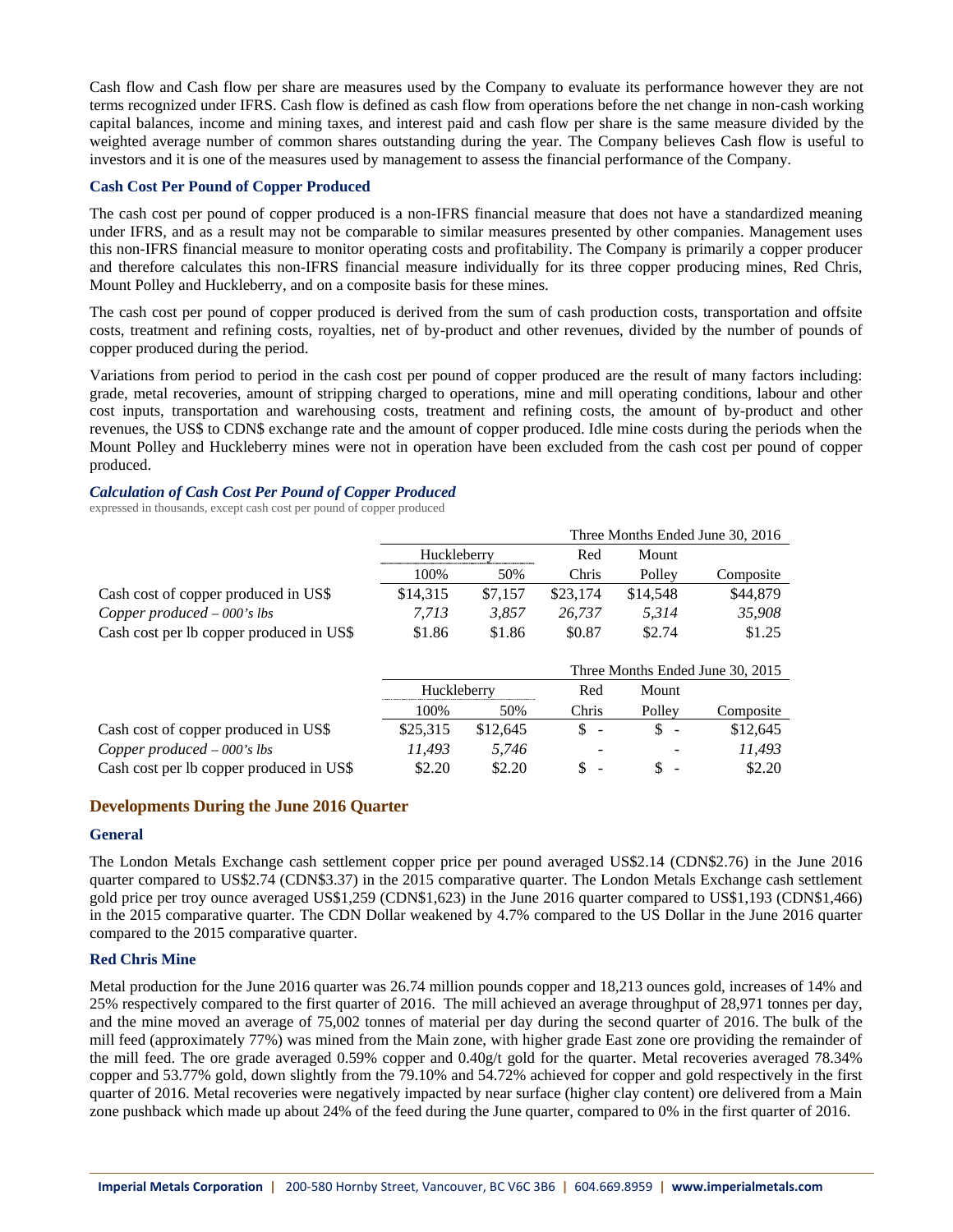Lab test work and plant trials using several different reagents to increase copper recovery are underway. Throughput for July averaged 30,638 tonnes per day. Recoveries continued to be impacted by the high clay content of the near surface Main zone ore being mined in the Phase 3 pushback, which made up the majority (85%) of the mill feed in July.

At the tailings storage facility ("TSF") work on the North Dam continues and is approximately 33% complete, and the initial work on the South Reclaim Dam has started along with other work required to begin construction on the South Dam. Permitting for the South Dam is progressing, and we expect to be able to start work on it before the end of August. We are targeting the completion of construction at the TSF by October 15, 2016.

| <b>Red Chris Production</b>          |           | Three Months Ended June 30 | Six Months Ended June 30 |              |  |
|--------------------------------------|-----------|----------------------------|--------------------------|--------------|--|
|                                      | 2016      | 2015                       | 2016                     | $2015^{(1)}$ |  |
| Ore milled - tonnes                  | 2,636,332 | 1,851,608                  | 4,780,129                | 2,667,379    |  |
| Ore milled per calendar day - tonnes | 28.971    | 19.906                     | 26,264                   | 20.347       |  |
| Grade % - copper                     | 0.587     | 0.502                      | 0.606                    | 0.484        |  |
| Grade $g/t - gold$                   | 0.400     | 0.238                      | 0.391                    | 0.243        |  |
| Recovery % - copper                  | 78.34     | 61.88                      | 78.78                    | 62.03        |  |
| Recovery % - gold                    | 53.77     | 31.94                      | 54.49                    | 31.87        |  |
| Copper $-$ 000's pounds              | 26,737    | 12,677                     | 50.242                   | 17,397       |  |
| $Gold-$ ounces                       | 18,213    | 4.533                      | 32,772                   | 6.644        |  |
| $Silver-ounces$                      | 66,054    | 18,721                     | 122,435                  | 25,742       |  |

(1) production from February 17 to June 30, 2015

Exploration, development and capital expenditures were \$11.0 million in the June 2016 quarter compared to \$31.3 million in the 2015 comparative quarter. Included in this amount was capitalized interest of \$nil in the June 2016 quarter compared to \$13.0 million in the 2015 comparative quarter.

## **Mount Polley Mine**

Over the past two years, Mount Polley management and staff have worked tirelessly in close cooperation with regulatory agencies, First Nations and members of the local communities, to repair and buttress the TSF following the Best Applicable Practices identified in the Independent Expert Engineering Investigation and Review Panel report. On June 23, 2016 Mount Polley received the necessary authorizations from the Ministry of Energy and Mines and the Ministry of Environment, to return to normal mine operations, making use of its repaired and buttressed TSF. Work on raising the minimum elevation to the perimeter embankment from 950 metres to 963.5 metres has begun, with a targeted completion of the end of October 2016.

During the past two years, Mount Polley has completed significant rehabilitation of the impacted areas, and will continue necessary rehabilitation and monitoring of those areas. Work on returning of the upper portion of Hazeltine Creek to fish habitat has begun. Research and monitoring to date indicates the environment is recovering rapidly. No long lasting impacts are anticipated at this time. The Company has also initiated legal proceedings for the recovery of losses related to the tailings dam breach at Mount Polley mine.

During the second quarter of 2016, the Mount Polley mine treated 1.57 million tonnes ore, and produced 5.31 million pounds copper and 9,476 ounces gold. The average ore grade for the second quarter 2016 was 0.22% copper and 0.28 g/t gold compared to 0.31% copper and 0.33 g/t gold in the first quarter of 2016. Lower head grades resulted in lower metal recoveries averaging 68.33% copper and 67.62% gold , compared to 70.31% copper and 71.52% gold achieved in the first quarter of 2016. Grades were lower as underground operations in the Boundary zone supplied 55,582 tonnes grading 0.91% copper and 0.55 g/t gold, down from 91,881 tonnes grading 1.73% copper and 1.10 g/t gold. A fill cycle in the main boundary stope was completed during the quarter and production from the underground operation is targeted to increase in the third quarter.

| <b>Mount Polley Production</b>       | Three Months Ended June 30 | Six Months Ended June 30 |           |              |
|--------------------------------------|----------------------------|--------------------------|-----------|--------------|
|                                      | 2016                       | $2015^{(1)}$             | 2016      | $2015^{(1)}$ |
| Ore milled - tonnes                  | 1,573,542                  | $\overline{\phantom{0}}$ | 3,282,690 |              |
| Ore milled per calendar day - tonnes | 17,292                     |                          | 18,037    |              |
| Grade % - copper                     | 0.224                      |                          | 0.268     |              |
| Grade $g/t - gold$                   | 0.277                      |                          | 0.304     |              |
| Recovery % - copper                  | 68.33                      |                          | 69.52     |              |
| Recovery % - gold                    | 67.62                      |                          | 69.82     |              |
| Copper $-$ 000's pounds              | 5,314                      |                          | 13.493    |              |
| $Gold-$ ounces                       | 9.476                      |                          | 22,389    |              |
| $Silver-ounces$                      | 17,104                     |                          | 52,135    |              |

(1) production resumed August 5, 2015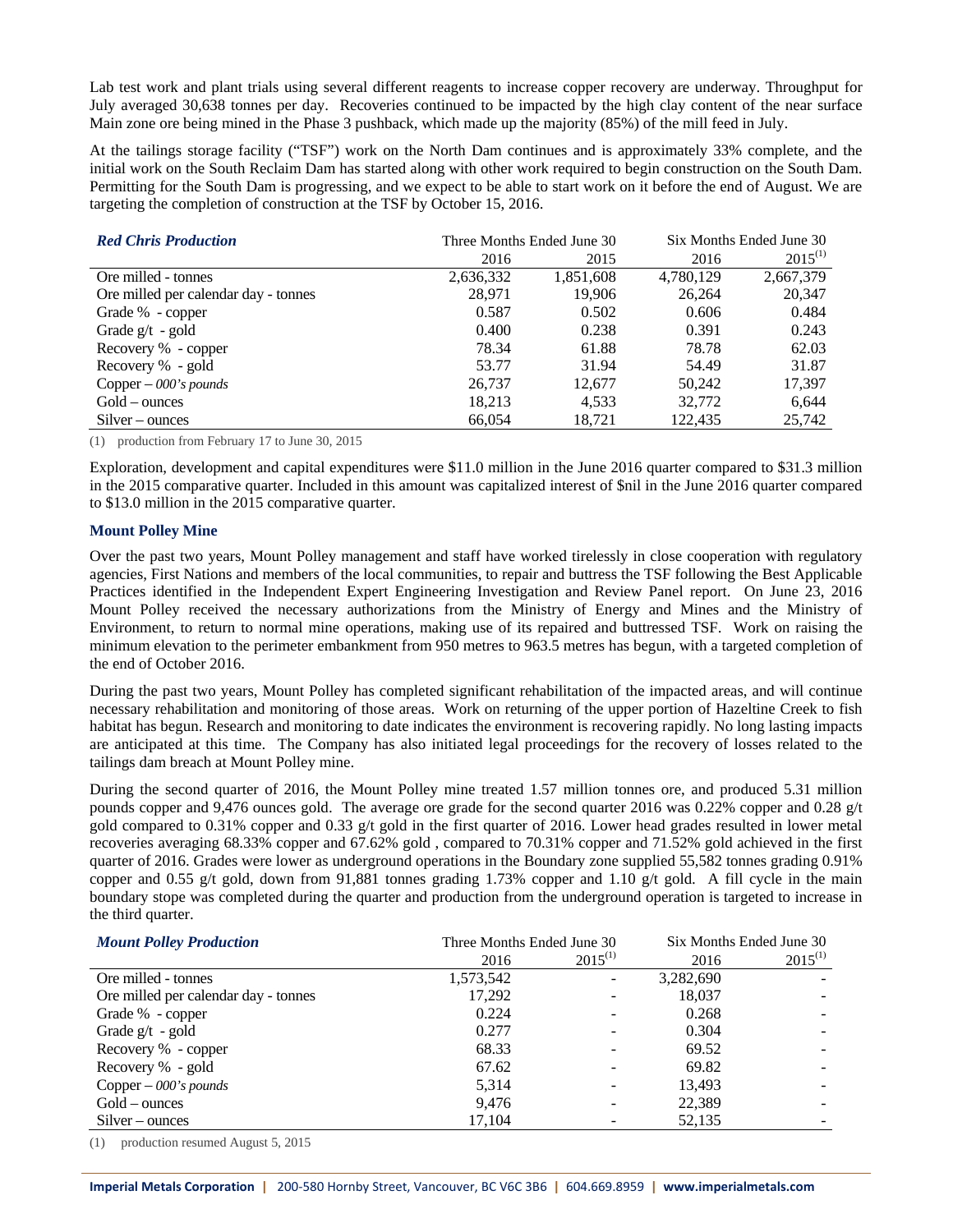Exploration, development, and capital expenditures were \$13.2 million in the June 2016 quarter compared to \$17.4 million in the 2015 comparative quarter.

## **Huckleberry Mine**

Huckleberry mine production for the second quarter of 2016 quarter was in-line with targets. Throughput averaged 19,426 tonnes per day, and 7.71 million pounds copper were produced. Imperial's share of Huckleberry production was 3.86 million pounds copper. The copper grade averaged 0.23% and copper recovery was 87.6%. Milling of the stockpiles will continue until August 31, at which time it is planned that operations will be suspended and the mine placed on care and maintenance pending an increase in the price of copper.

| <b>Huckleberry Production</b> <sup>(1)</sup> |           | Three Months Ended June 30 | Six Months Ended June 30 |           |
|----------------------------------------------|-----------|----------------------------|--------------------------|-----------|
|                                              | 2016      | 2015                       | 2016                     | 2015      |
| Ore milled - tonnes                          | 1,767,724 | 1,726,751                  | 3,538,449                | 3,293,245 |
| Ore milled per calendar day - tonnes         | 19.426    | 18,975                     | 19,442                   | 18,195    |
| Grade % - copper                             | 0.226     | 0.338                      | 0.234                    | 0.342     |
| Recovery % - copper                          | 87.6      | 89.3                       | 87.7                     | 89.0      |
| Copper $-$ 000's pounds                      | 7.713     | 11.493                     | 15.991                   | 22,120    |
| $Gold-$ ounces                               | 702       | 886                        | 1,483                    | 1,681     |
| $Silver-ounces$                              | 40.224    | 57,226                     | 79,031                   | 111,198   |

(1) production stated 100% - Imperial's allocation is 50%

## **Sterling Mine**

Sterling underground mining operations were terminated at the end of May 2015. Residual gold continues to be recovered from the heap.

The draft Environmental Assessment for expanding operations at the Sterling mine to incorporate open-pit mining was submitted to the U.S. Bureau of Land Management ("BLM"). Following a review the BLM generated a "Findings of No Significant Impact" which underwent a 30 day public review period. Comments received by the BLM have been written into the document by the BLM for final approval.

One comment generated from the Environmental Assessment from the State of Nevada identified the need for the Sterling mine to obtain a Public Water Utility permit. An engineering company has been commissioned to establish the scope and cost of providing a potable water system that will meet the state's requirements to obtain a Public Water Utility permit.

An exploration program that includes soil sampling and geological mapping is being conducted in an area of favorable geology along the northern flank of Bare Mountain.

Exploration and development expenditures at Sterling were \$nil in the June 2016 quarter compared to under \$0.1 in the 2015 comparative quarter.

### **Derivative Instruments**

In the June 2016 quarter the Company recorded net gains on derivative instruments of \$0.4 million compared to net losses of \$3.1 million in the 2015 comparative quarter. The \$0.4 million gain in the June 2016 quarter consisted of a \$0.4 million unrealized gain on the foreign currency swaps. In the 2015 comparative quarter the \$3.1 million loss consisted of realized gains of \$0.7 million or gold derivative instruments, unrealized losses of \$1.4 million for gold derivative instruments and unrealized losses of \$2.4 million on the foreign currency swap. The gains or losses in derivative instruments result from the mark to market valuation of the instruments based on changes, depending on the instrument, in the price of copper and gold and movements in the CDN/US exchange rate.

The Company had no derivative instruments for copper or gold at June 30, 2016 or at the date of this document.

Future changes in the CDN/US Dollar exchange rate could have a material impact on the valuation of the cross currency swap however this gain or loss will be more than offset by the foreign exchange gain or loss on the Notes.

# **OUTLOOK**

# **Operations, Earnings and Cash Flow**

The base and precious metals production targeted for 2016 from the Red Chris mine is 90-100 million pounds copper and 60- 70 thousand ounces gold. The target for 2016 production at Mount Polley is 27-29 million pounds copper and 48-52 thousand ounces gold. No target has been established for Huckleberry as it is milling stockpiled lower grade material and continued operation is dependent on a copper price increase.

Derivative instruments for the period April to December 2016 will protect US\$90.0 million or about 28% of the foreign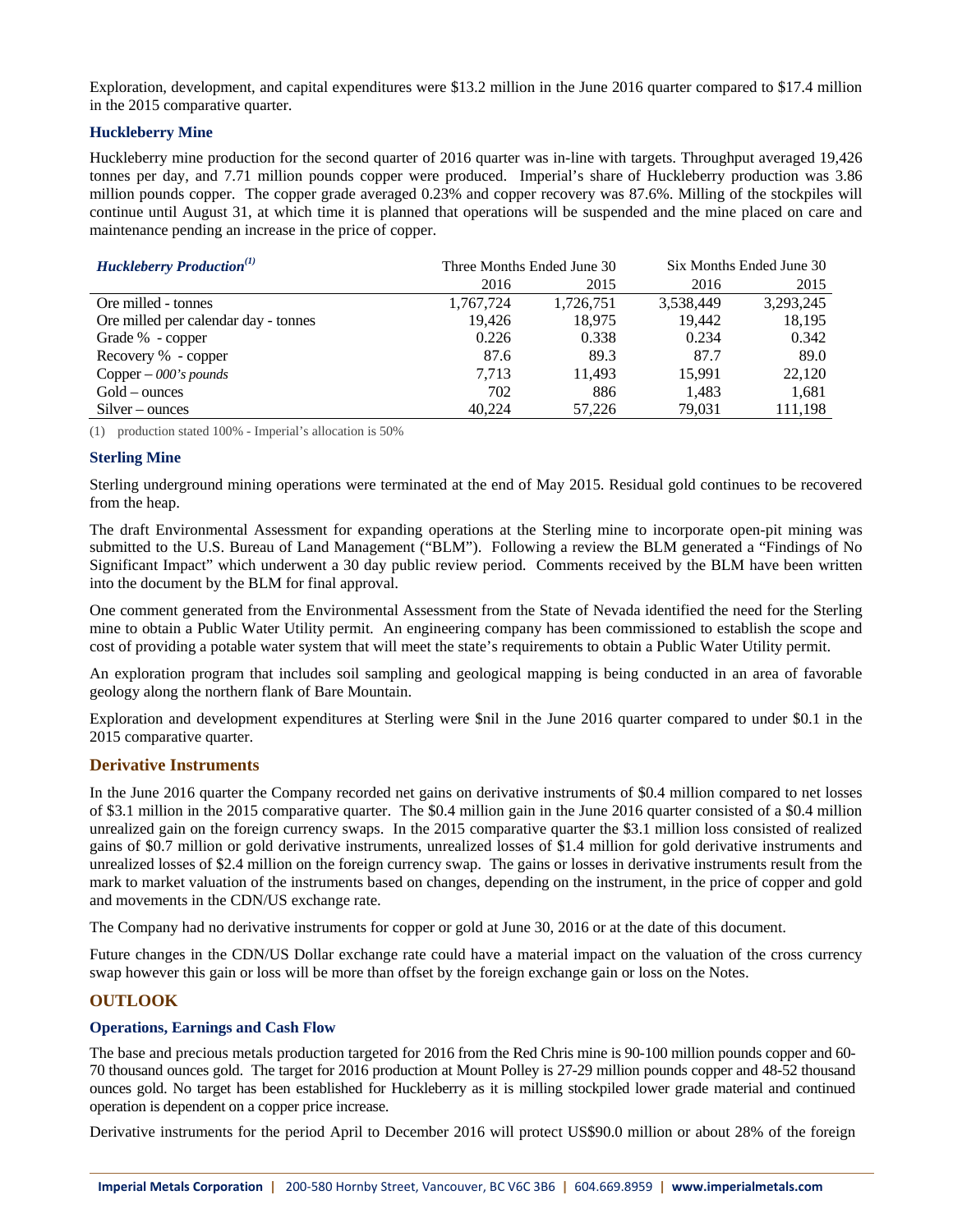exchange movement on the Company's US\$325.0 million Notes. At June 30, 2016, the Company has not hedged any copper or gold. Quarterly revenues will fluctuate depending on copper and gold prices, the CDN/US Dollar exchange rate, and the timing of concentrate sales, which is dependent on concentrate production and the availability and scheduling of transportation.

### **Exploration**

Imperial has interests in several exploration properties located in Canada. However, the Company's focus is currently to minimize exploration expenditures on non-core projects. Only minimum exploration work is being undertaken on all projects.

#### **Development**

At Red Chris work continues to optimize the operation of our newest mine. Copper recovery has improved and averaged 78.8% for the first half of 2016 compared to 73.3% in the second half of 2015. Efforts to improve copper recovery continue. Copper and gold production in the month of May 2016 of 10.0 million pounds copper and 6,993 ounces gold set new monthly records.

Initial studies have indicated the mineralization below the current pit design has suitable geometry and anticipated rock conditions for a block cave design. A single lift of 500 metres will likely yield a production rate of over 50,000 tonnes per day. Further work is warranted on this deep, higher grade deposit, and this work is expected to include drilling of approximately five 1,100 metre long diamond drill holes to confirm the geological and geotechnical conditions in the vicinity of the conceptual block cave.

Mount Polley obtained the permits required to return to normal operations using the repaired and buttressed TSF, which is now being used to store tailings. Water levels in the Springer pit are going down as treated water is being discharged from the site. Currently, milling operations are benefiting from the supply of higher grade tonnes from underground mining in the Boundary zone. Also, an exploration ramp from the underground Boundary zone workings is being driven to provide access for underground diamond drilling to further define the Martel zone for potential underground mining.

In response to lower copper prices, Huckleberry suspended open pit operations in January 2016, while continuing to mill stockpiles. Huckleberry will suspend milling operations and enter care and maintenance at the end of August.

**---**

Detailed Second Quarter Report financial information is available on *[imperialmetals.com](http://imperialmetals.com/)* and *sedar.com.*

# **An Earnings Announcement Conference Call**  is scheduled for August 12, 2016 at 10:00am PDT **|** 11:00am MDT **|** 1:00pm EDT Management will discuss the Company's 2016 Second Quarter Financial Results. To participate in the earnings announcement conference call, select the phone number applicable to your location: 778.383.7413 Vancouver 416.764.8688 Toronto 587.880.2171 Calgary 888.390.0546 North America – toll free Conference call will be available for playback (until 1:00pm on August 19, 2016) by dialing 888.390.0541 or 416.764.8677 | playback passcode 165169#

## **About Imperial**

Imperial is an exploration, mine development and operating company based in Vancouver, British Columbia. The Company, through its subsidiaries, owns the Red Chris and Mount Polley copper|gold mines in British Columbia, and the Sterling gold mine in Nevada. Imperial also holds a 50% interest in Huckleberry Mines Ltd. and in the Ruddock Creek lead|zinc property, both in British Columbia.

#### **Imperial Contact Information**

Brian Kynoch **|** President **|** 604.669.8959 Andre Deepwell **|** Chief Financial Officer **|** 604.488.2666 Steve Robertson **|** Vice President Corporate Affairs **|** 604.488.2669 **|** srobertson@imperialmetals.com Sabine Goetz **|** Shareholder Communications **|** 604.488.2657 **|** investor@imperialmetals.com